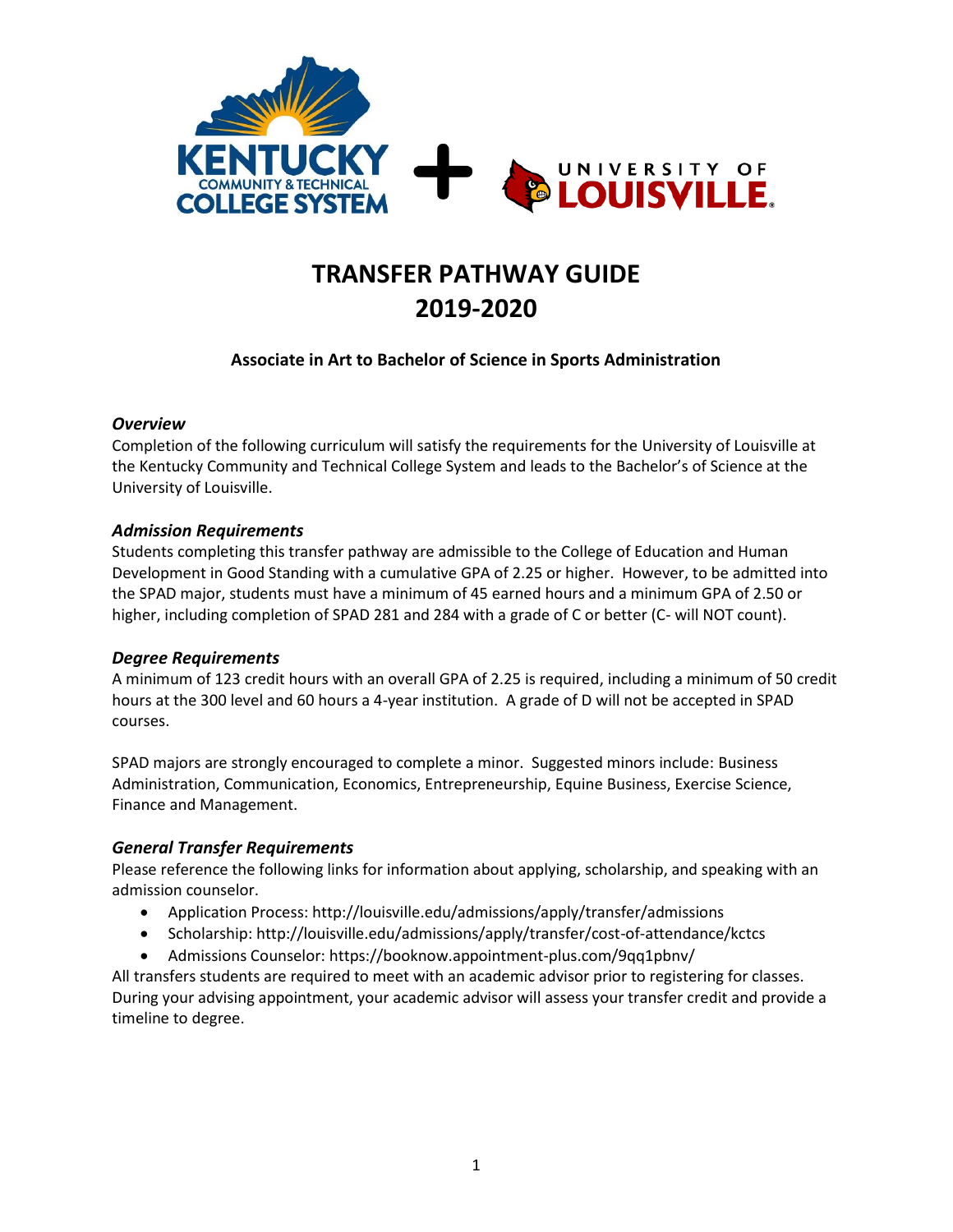## **KCTCS AA to BS in Sports Administration CHECKLIST**

## **Kentucky Community and Technical College System**

| <b>KCTCS</b><br>Course | <b>Course or Category</b>                      | <b>Credits</b> | <b>UofL</b><br>Course | <b>Completed</b> |
|------------------------|------------------------------------------------|----------------|-----------------------|------------------|
| <b>ENG 101</b>         | <b>Written Communication I</b>                 | 3              | <b>ENGL 101</b>       |                  |
| <b>ENG 102</b>         | <b>Written Communication II</b>                | 3              | <b>ENGL 102</b>       |                  |
| COM 181 or             |                                                | 3              | <b>COMM 111</b>       |                  |
| <b>COM 252</b>         | Basic Public Speaking or                       |                | or COMM               |                  |
|                        | Intro to Interpersonal Communications          |                | 115                   |                  |
| TBS XXX                | Social Behavioral Science- Gen Ed. *           | 3              | <b>SBS XXX</b>        |                  |
| TBS XXX                | Social Behavioral Science- Gen Ed. *           | 3              | <b>SBS XXX</b>        |                  |
| TBS XXX                | Social Behavioral Science- Gen Ed. *           | 3              | <b>SBS XXX</b>        |                  |
| <b>HIS XXX</b>         | Heritage- HIS 101, 102, 108 or 109             | 3              | <b>HIST 101,</b>      |                  |
|                        |                                                |                | 102, 211 OR           |                  |
|                        |                                                |                | 212                   |                  |
| TBS XXX                | Arts or Humanities Course*                     | 3              | A/H XXX               |                  |
| TBS XXX                | Natural Science w/ a Lab                       | 3(4)           | NS & L XXX            |                  |
| <b>MAT or STA</b>      |                                                | 3              | <b>MATH 105 or</b>    |                  |
| <b>XXX</b>             | Quantitative Reasoning- MAT 146 or higher*     |                | Higher                |                  |
| TBS XXX                | <b>Natural Science</b>                         | 3              | <b>NS XXX</b>         |                  |
|                        | <b>Subtotal General Education Core Courses</b> | 33-34          |                       |                  |

#### **Category 1: KCTCS General Education Core Requirements (33 hours)**

\*Students planning to minor in a Business area should take MAT 150 or higher.

TBS XXX means to be selected by KCTCS student.

TBD XXX means to be determined by University of Louisville based on course selected.

#### **Category 2: KCTCS AA Requirements (6 hours)**

| <b>KCTCS</b><br>Course | <b>Course or Category</b>                             | <b>Credits</b> | UofL<br><b>Course</b> | <b>Completed</b> |
|------------------------|-------------------------------------------------------|----------------|-----------------------|------------------|
| TBS XXX                | Arts / Humanities OR<br>Social & Behavioral Sciences* | 3              | TBD XXX               |                  |
| TBS XXX                | Arts / Humanities OR<br>Social & Behavioral Sciences* | 3              | TBD XXX               |                  |
|                        | <b>Subtotal AA/AS Requirement Courses</b>             | 6              |                       |                  |

\*One of these courses must be selected from the KCTCS identified Cultural Studies course list, indicate by placing (CS) next to the course name in Category 1 or 2 table.